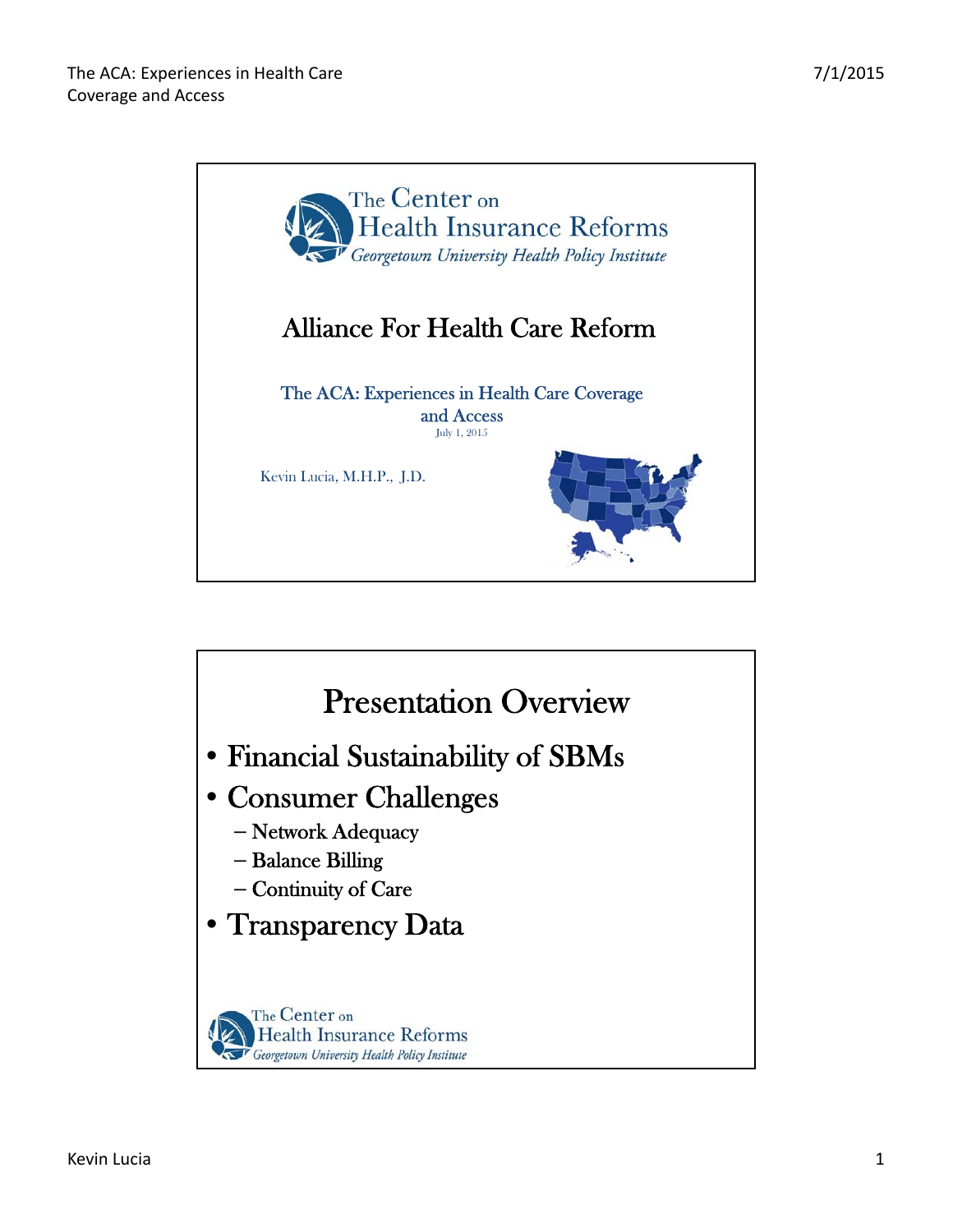

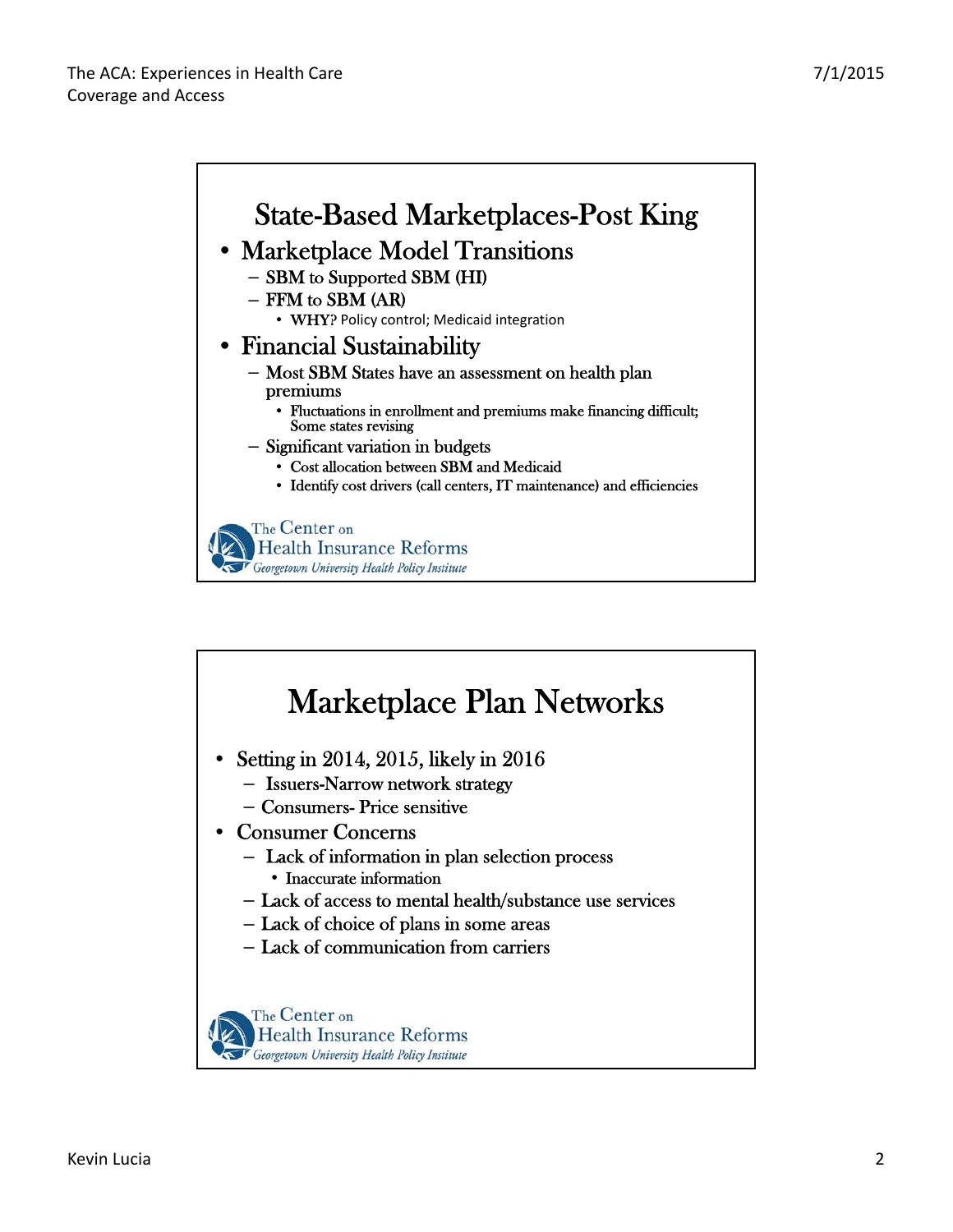

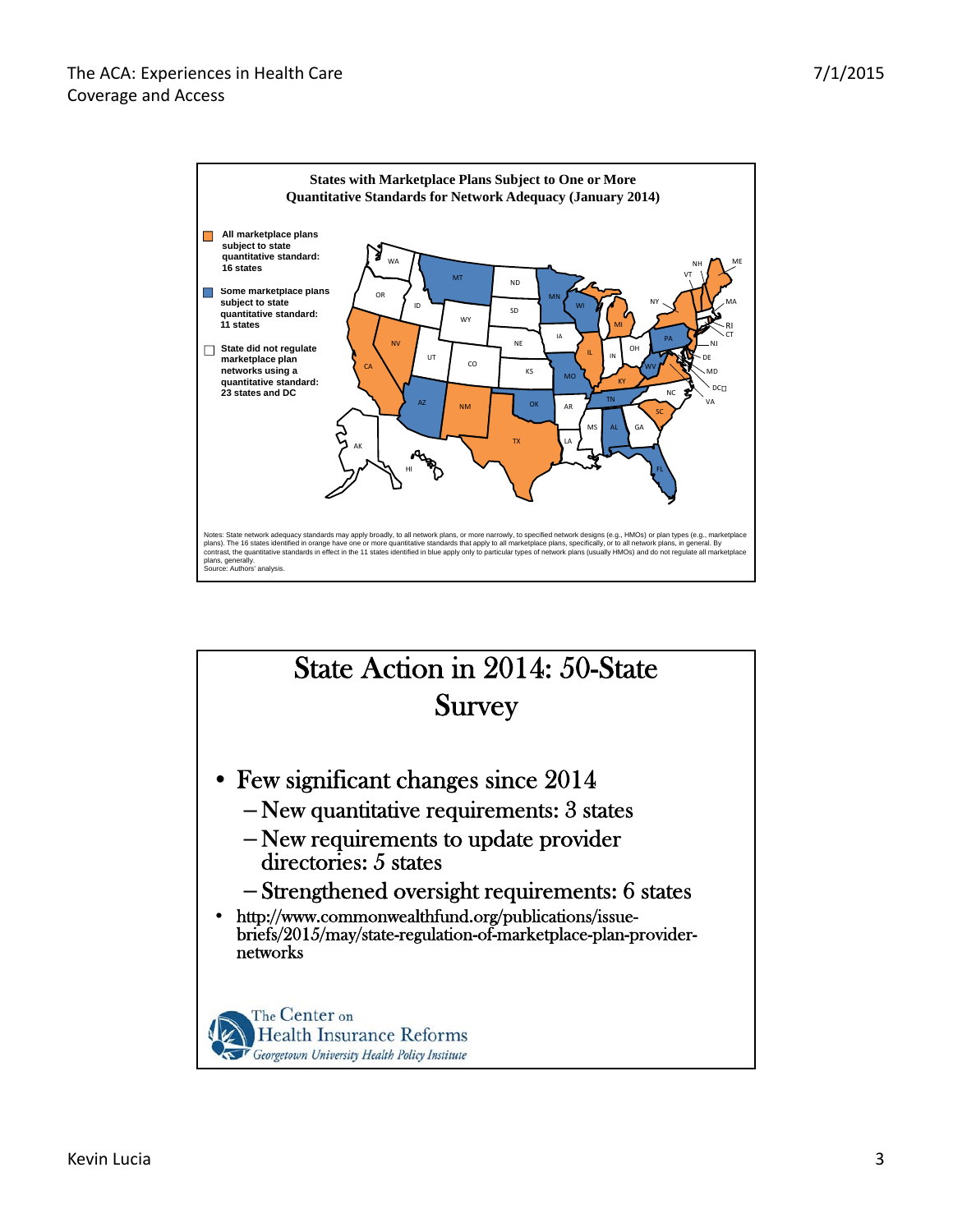

| <b>Balance Billing</b>                                                                                             |
|--------------------------------------------------------------------------------------------------------------------|
| • What is a Balance Bill?                                                                                          |
| - Unexpected bill beyond that paid by insurer<br>$-$ Approx. 1/3 of privately insured in last two years (Consumers |
| Union)<br>• Occurs in Multiple Settings                                                                            |
| - Emergency Room "Unexpected Billing"                                                                              |
| - Network Hospital "Surprise Billing"<br>• No Federal Protection, State Protections Vary                           |
| - One-fourth of states provide some protection                                                                     |
| - Disclosure; Hold Harmless; Balance Billing Prohibition                                                           |
| <b>Recent Legislative Activity</b><br>- Examples include, NY, CT, NJ                                               |
| The Center on<br><b>Health Insurance Reforms</b><br>Georgetown University Health Policy Institute                  |
|                                                                                                                    |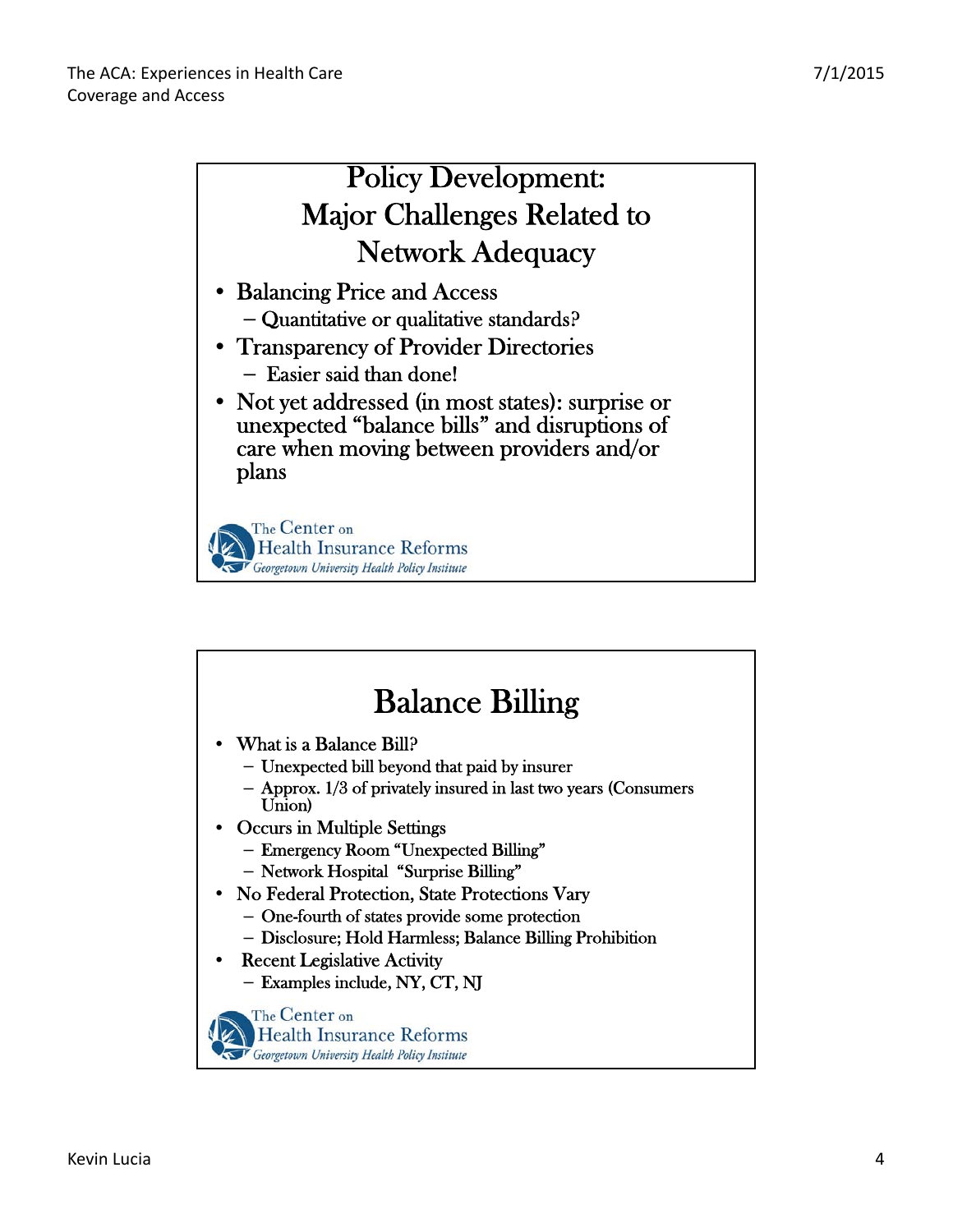